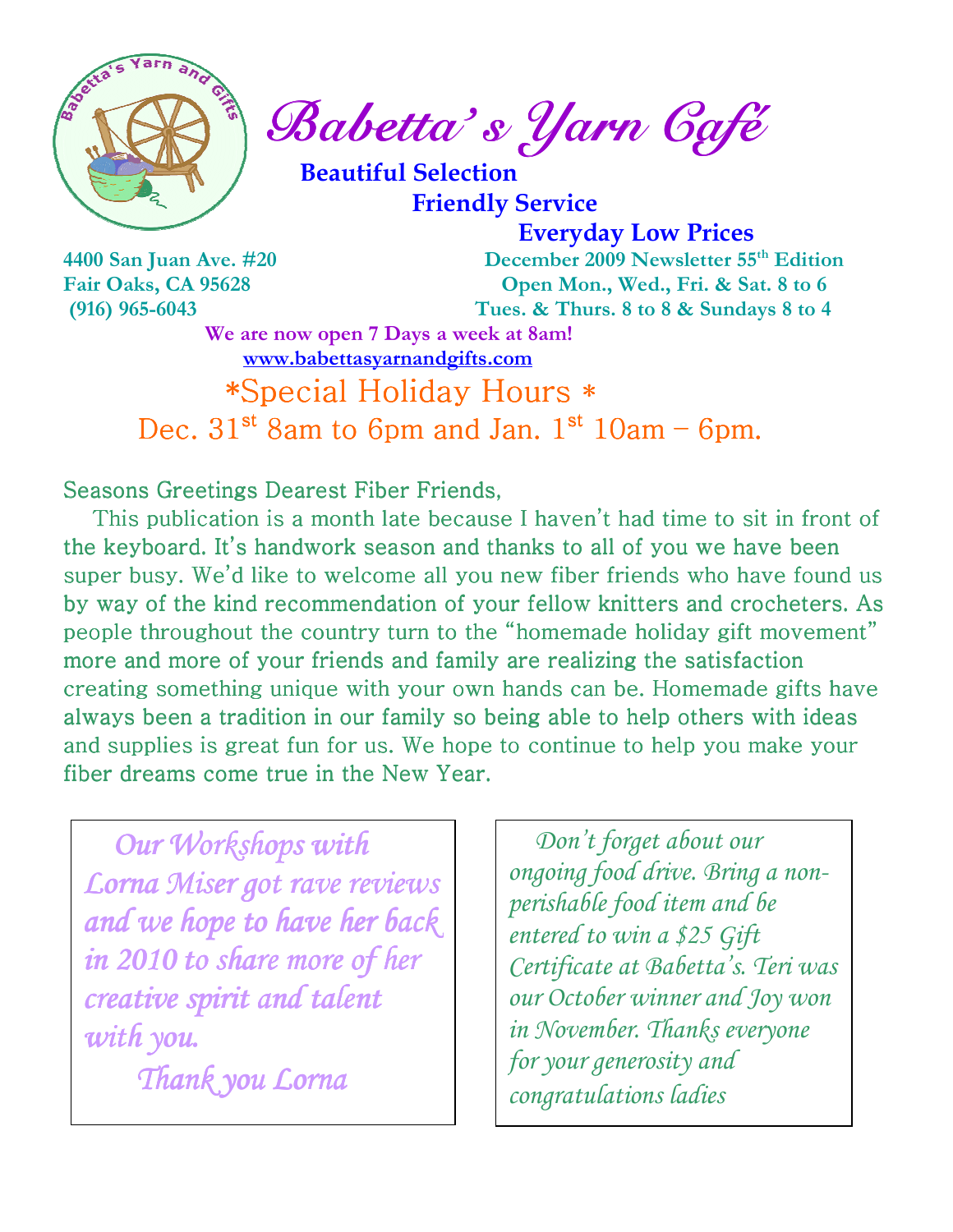## Classes for January 2010 starting up next week.

 In our project classes you can learn to knit anything from scarves to socks to felted purses to lace shawls to hats to sweaters. Pick your project and join in the fun. Our knitters inspire each other to try new things by sharing ideas and showing off their latest creation. Sign up for one of our classes and you will receive a coupon for %10 off your next purchase. If our class times aren't convenient we also offer private lessons in Knitting, Crochet, Spinning and Weaving by appointment.

\*Pre-registration is required as class sizes are limited. Please choose your dates carefully. Because of scheduling conflicts and complications, make-up classes will only be allowed under special circumstances and individual consideration.

Tuesdays Jan. 5, 12 & 19 Knitting Project 6pm – 7:30pm fee \$40

Wednesdays Jan. 6, 13 & 20 Knitting Project 1pm – 2:30pm fee \$40 Knitting Project 3:30pm- 4:30pm fee \$40

Thursday Jan. 7, 14 & 21 Knitting Project 6pm – 7:30pm fee \$40

**Saturdays Jan. 9, 16 & 23**  Knitting Project 4pm – 5:30pm fee \$40.

## Sit and Knit or Crochet Saturdays

You're invited to come sit in our little living room and share your love of handwork with other Fiber Friends. We're open from 8am-6pm on Sat. and all are welcome.

Private Lessons Knitting or Crochet \$15 an hour and Group Knitting or Crochet Private lessons \$10 an hour per person. Spinning or weaving \$20 an hour and group rates are \$15 an hour per person.

## Up coming workshops Freeform Crochet with Jennifer Tan

 January 24 1pm – 4pm Make a Freeform Drawstring Purse \$40 Learn Freeform Crochet while creating a unique drawstring purse with a collection of texture and color in novelty yarns.

Tunisian Crochet with Jennifer Tan

 February 7 1pm – 4pm \$40 With basic crochet skills you can take on this fun technique that is kind of a combination of knitting and crochet. Check out the article in the newest Crochet magazine from Interweave.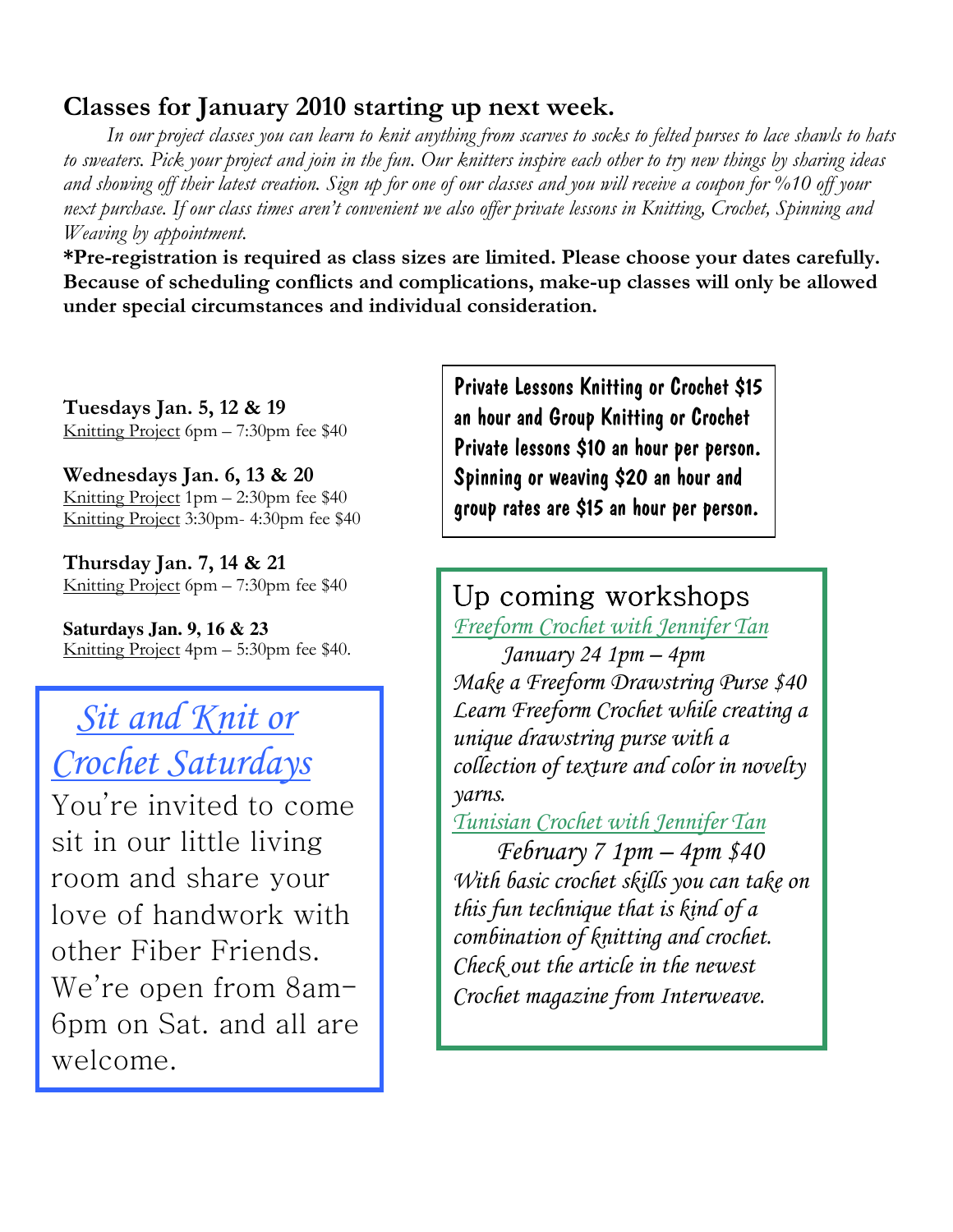## Would you like to make newborn hats to donate to area Hospital Nurseries? Join the Fair Oaks Madhatters Knitting Group at Babetta's

The second Thurs. of every month from  $10am - 12pm$  upcoming date Jan.  $14<sup>th</sup>$ . You can drop off hats to donate if you can't make it to our meeting dates. The Madhatters started by Leal Thompson and her friends has donated over 100,000 hats to area hospitals since it's inception.



No returns on discounted items and no other discounts apply.